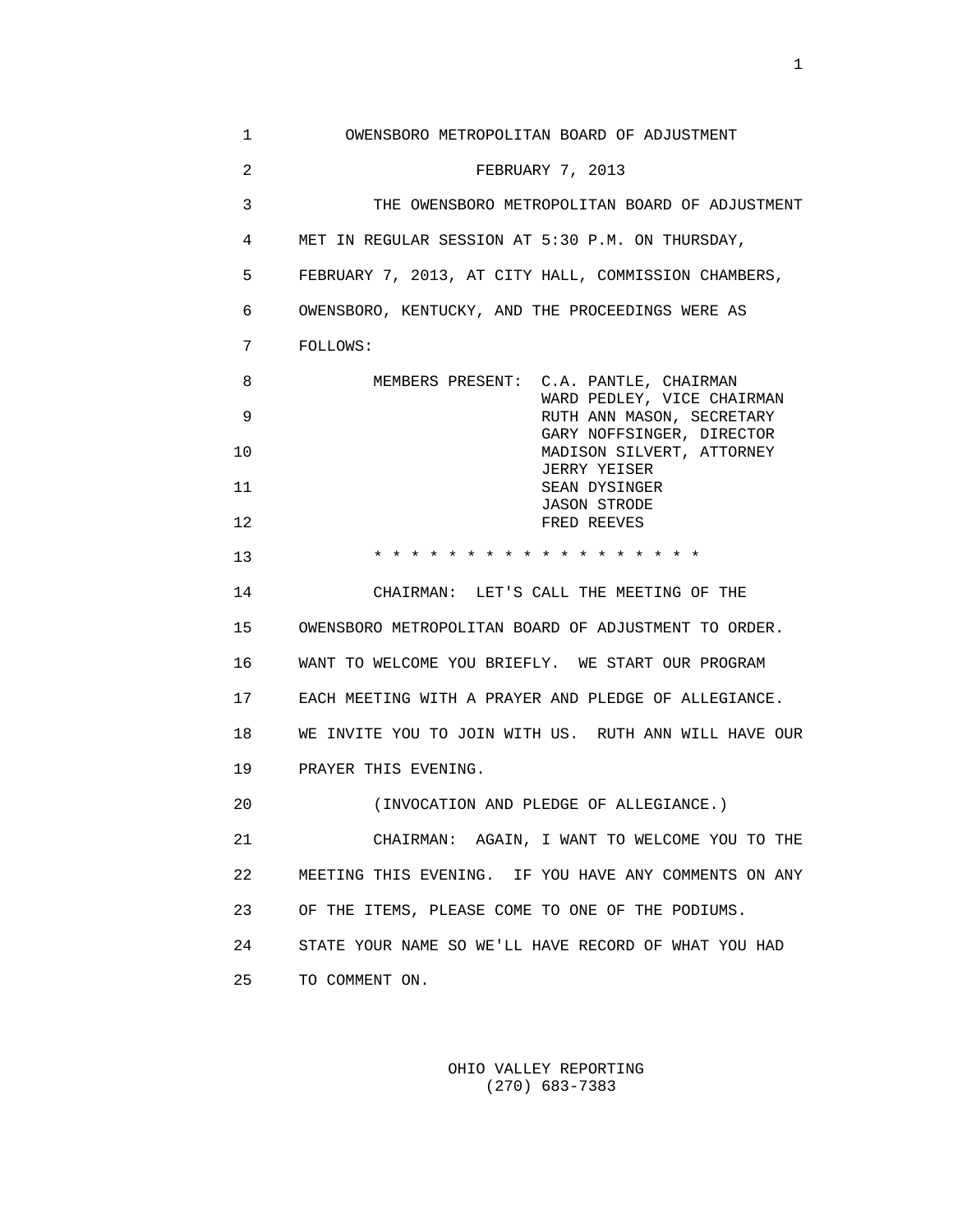1 WITH THAT THE FIRST ITEM IS TO CONSIDER THE 2 MINUTES OF THE JANUARY MEETING. THEY'RE ON FILE IN 3 THE OFFICE. I DON'T THINK WE'VE FOUND ANY PROBLEMS. 4 ENTERTAIN A MOTION TO DISPOSE OF THE ITEM. 5 MR. PEDLEY: MOTION FOR APPROVAL. 6 MR. DYSINGER: SECOND. 7 CHAIRMAN: A MOTION HAS BEEN MADE AND A 8 SECOND. ALL IN FAVOR RAISE YOUR RIGHT HAND. 9 (ALL BOARD MEMBERS PRESENT RESPONDED AYE.) 10 CHAIRMAN: MOTION PASSES. 11 NEXT ITEM, PLEASE, SIR. 12 ---------------------------------------------- 13 CONDITIONAL USE PERMIT 14 ITEM 2 15 2031 EAST 10TH STREET, ZONED R-4DT CONSIDER A REQUEST FOR A CONDITIONAL USE PERMIT IN 16 ORDER TO INSTALL A CLASS-2 MANUFACTURED HOME IN AN R-4DT ZONE. 17 REFERENCE: ZONING ORDINANCE, ARTICLE 8, SECTION 8.2A 10B/7 18 APPLICANT: MARTHA M. THOMPSON MCDANIEL 19 MR. SILVERT: COULD YOU STATE YOUR NAME, 20 PLEASE? 21 MS. EVANS: MELISSA EVANS. 22 (MELISSA EVANS SWORN BY ATTORNEY.) 23 MS. EVANS: FIRST OF ALL, I WOULD LIKE TO SAY 24 THAT APPROVAL OF ITEMS HERE TONIGHT DOES NOT ALLOW THE 25 APPLICANT OR OWNER TO CONSTRUCT, ALTER OR MODIFY OR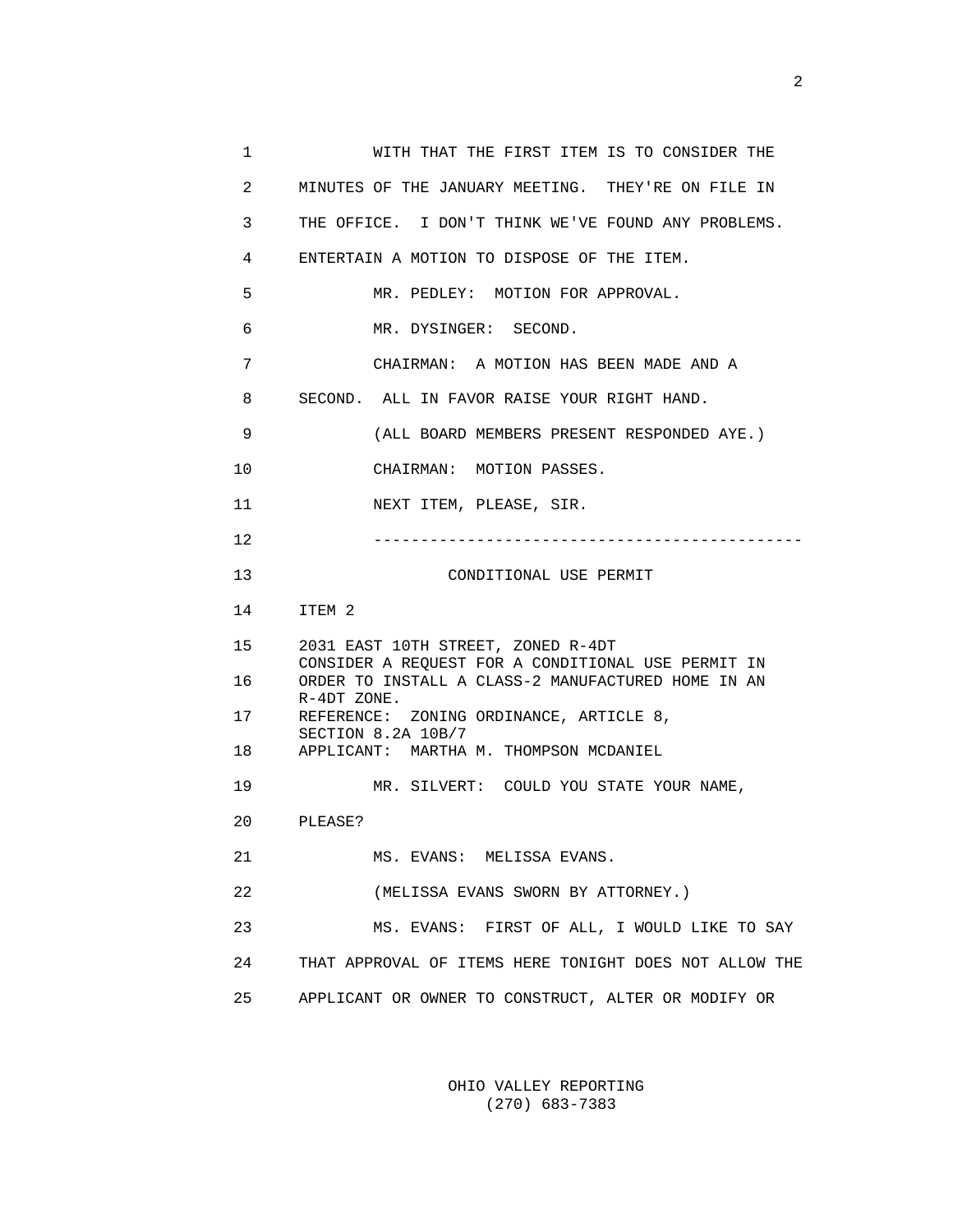1 OCCUPY A BUILDING ON THE SUBJECT PROPERTY. IT IS THE 2 APPLICANT OR OWNER'S RESPONSIBILITY TO OBTAIN ALL 3 APPROVALS AND INSPECTIONS AS NECESSARY BEFORE 4 OCCUPANCY AS THE BUILDING WILL BE ALLOWED. PLEASE 5 CONTACT THE BUILDING AND ELECTRICAL DIVISION OF THE 6 OMPC PRIOR TO BEGINNING ANY WORK ON THE SUBJECT 7 PROPERTY FOR APPLICABLE REQUIREMENTS.

8 ZONING HISTORY

 9 THE SUBJECT PROPERTY IS CURRENTLY ZONED R-4DT 10 INNER-CITY RESIDENTIAL. OMPC RECORDS INDICATE THERE 11 HAVE BEEN NO ZONING MAP AMENDMENTS FOR THE SUBJECT 12 PROPERTY.

 13 THERE WAS A PREVIOUS CONDITIONAL USE PERMIT 14 APPROVED FOR THE SUBJECT PROPERTY IN 2007 TO INSTALL A 15 14' BY 52' MANUFACTURED HOME. AT THAT TIME THE 16 APPLICANT WAS GRANTED A WAIVER FOR THE REQUIRED 17 SIDEWALKS SINCE THERE WERE NO SIDEWALKS IN THE AREA. 18 THE APPLICANT IS NOW WISHING TO INSTALL A 19 LARGER, 14' BY 66', MANUFACTURED HOME ON THE PROPERTY 20 AND IS STILL SEEKING THE WAIVER OF THE SIDEWALK 21 REQUIREMENT. ALL OTHER REQUIREMENTS FOR THE 22 MANUFACTURED HOME SITE WILL BE MET AS SHOWN ON THE 23 SITE PLAN SUBMITTED. 24 LAND USES IN SURROUNDING AREA

25 THE PROPERTY TO THE NORTH, EAST AND WEST IS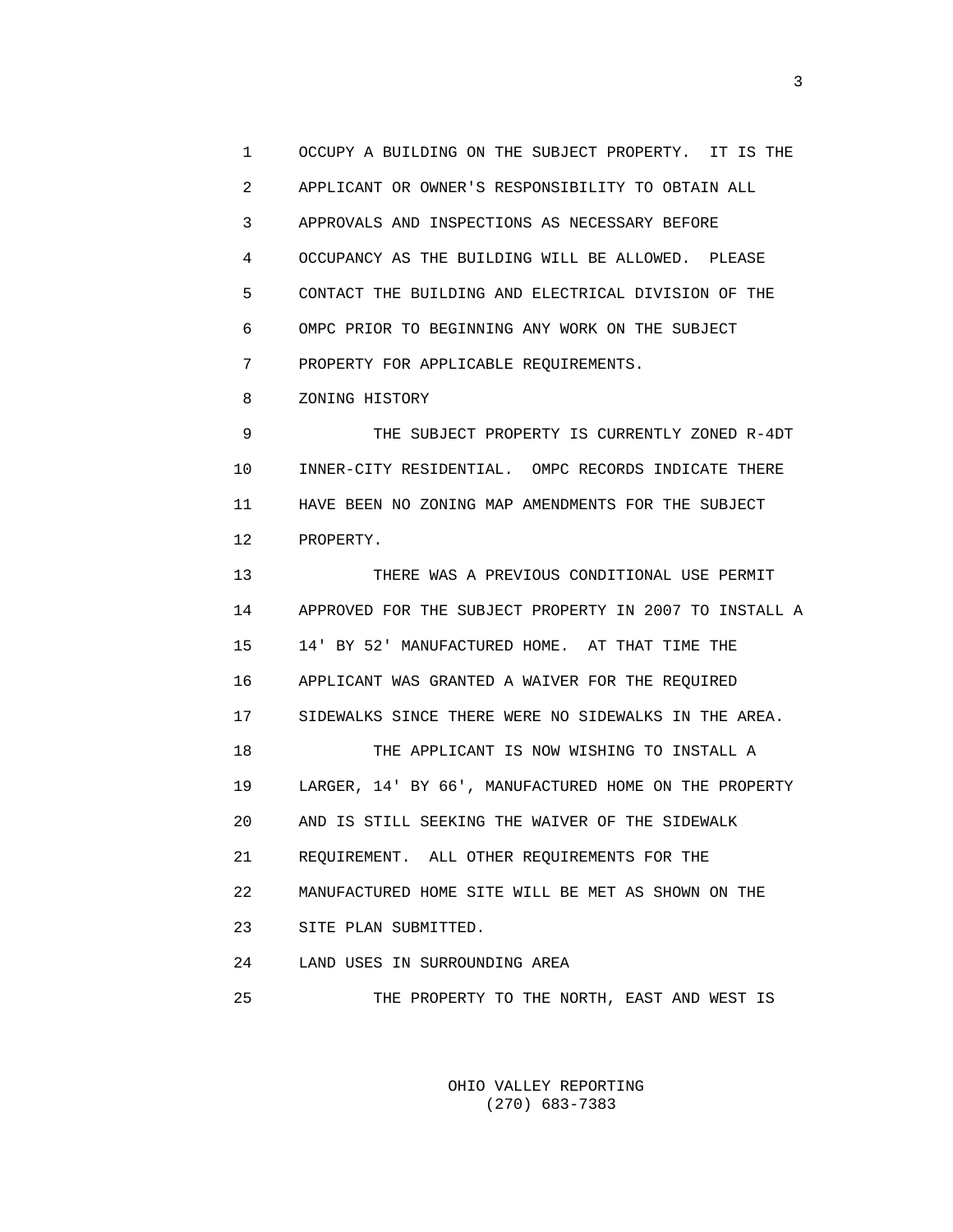1 ZONED R-4DT INNER-CITY RESIDENTIAL. THE PROPERTY TO 2 THE SOUTH ACROSS EAST TENTH STREET IS ZONED I-2 HEAVY 3 INDUSTRIAL. 4 ZONING ORDINANCE REQUIREMENTS 5 THE CLASS-2 MANUFACTURED HOME SITE STANDARDS 6 BASED ON THE REQUIREMENTS OF THE ZONING ORDINANCE ARE 7 AS FOLLOWS: 8 1. A CONCRETE OR ASPHALT PARKING PAD TO 9 ACCOMMODATE TWO 9'X18' SPACES IS REQUIRED. 10 2. A MINIMUM 10'X10' DECK OR PATIO IS 11 REQUIRED. 12 3. A CONCRETE SIDEWALK IS REQUIRED, BUT MAY 13 BE WAIVED ALONG RURAL ROADS (WITHOUT CURBS). 14 4. THE DRIVEWAY APRON SHALL NOT EXCEED 40 15 PERCENT OF THE LOT WIDTH. 16 5. THE PROPERTY IS REQUIRED TO HAVE AT LEAST 17 THREE TREES. 18 6. THE MANUFACTURED HOME SHALL BE PERMANENTLY 19 INSTALLED ON A PERMANENT FOUNDATION. A POURED 20 CONCRETE OR MASONRY BLOCK SKIRTING WALL SHALL BE 21 CONSTRUCTED BENEATH AND ALONG THE ENTIRE PERIMETER OF 22 THE MANUFACTURED HOME. 23 7. ALL WHEEL, TRAILER-TONGUE AND HITCH 24 ASSEMBLIES SHALL BE REMOVED UPON INSTALLATION. 25 8. THE MANUFACTURED HOME SHALL BE PERMANENTLY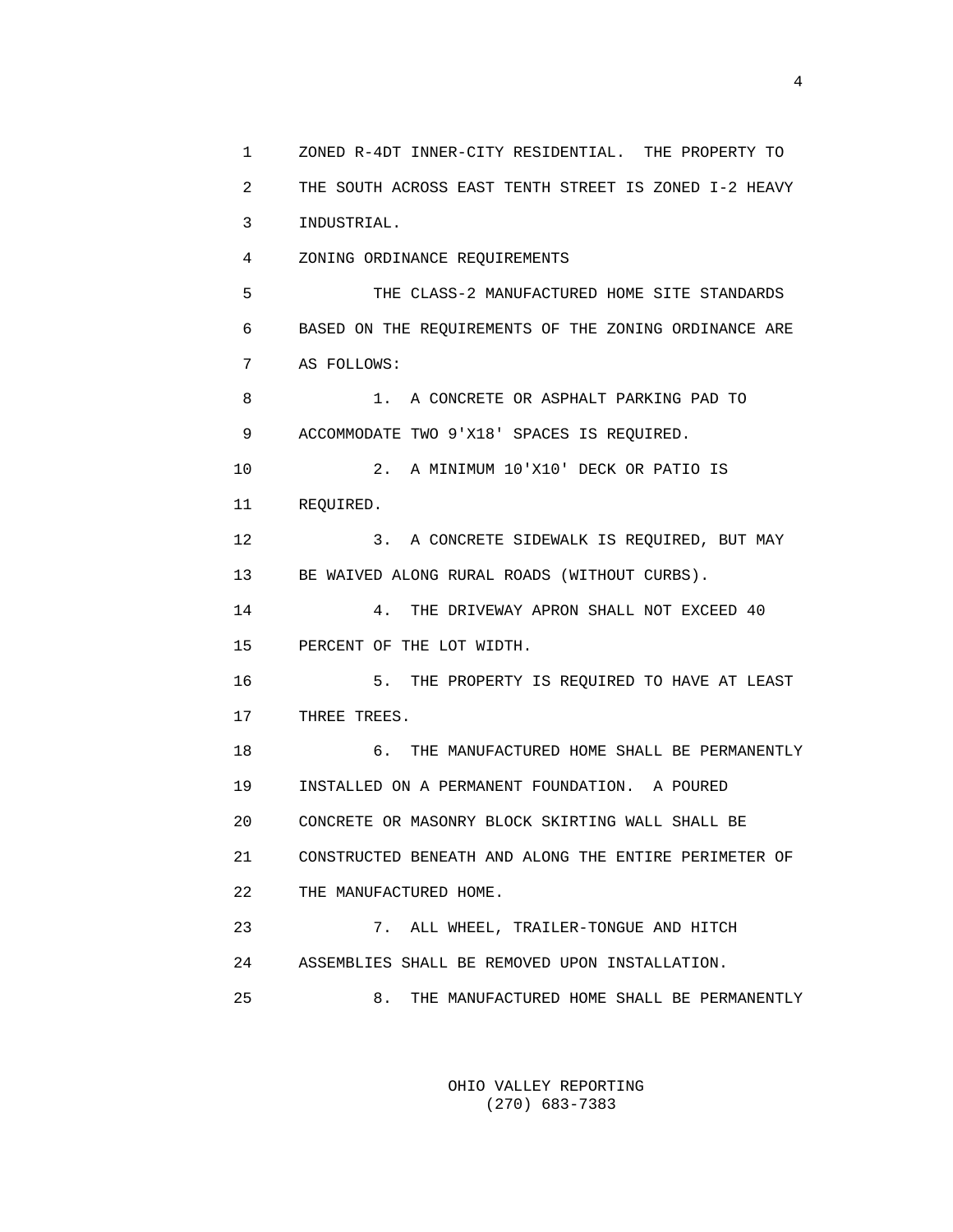1 CONNECTED TO AN APPROVED WATER AND SEWER SYSTEM WHEN 2 AVAILABLE.

 3 THE APPLICANT HAS REQUESTED A WAIVER OF THE 4 REQUIRED SIDEWALK SINCE THERE ARE NO SIDEWALKS IN THE 5 VICINITY OF THE PROPERTY ALONG EAST TENTH STREET AND 6 BECAUSE THE SIDEWALK WAS WAIVED ON THE PREVIOUS 7 CONDITIONAL USE PERMIT APPROVAL FROM 2007. 8 WE WOULD LIKE TO ENTER THE STAFF REPORT INTO 9 THE RECORD AS EXHIBIT A. 10 CHAIRMAN: THANK YOU. 11 HAVE THERE BEEN ANY COMMENTS IN THE OFFICE? 12 MR. NOFFSINGER: NO, SIR. 13 CHAIRMAN: IS THE APPLICANT HERE AND DO YOU 14 HAVE ANYTHING YOU WOULD LIKE TO ADD AT THIS TIME? 15 MR. MARKSBERRY: SHE'S NOT HERE. I'M THE 16 GENERAL CONTRACTOR. 17 MR. SILVERT: COULD YOU STEP TO THE 18 MICROPHONE, PLEASE.

19 CHAIRMAN: STATE YOUR NAME, PLEASE.

20 MR. MARKSBERRY: BILLY JOE MARKSBERRY.

21 (BILLY JOE MARKSBERRY SWORN BY ATTORNEY.)

 22 MS. MARKSBERRY: SHE'S ACTUALLY PURCHASING THE 23 HOUSE FROM US AT FREEDOM HOMES. I'M THE GENERAL 24 CONTRACTOR OVERSEEING THE PROJECT. SHE ASKED ME TO 25 COME TONIGHT ON HER BEHALF.

> OHIO VALLEY REPORTING (270) 683-7383

 $\sim$  5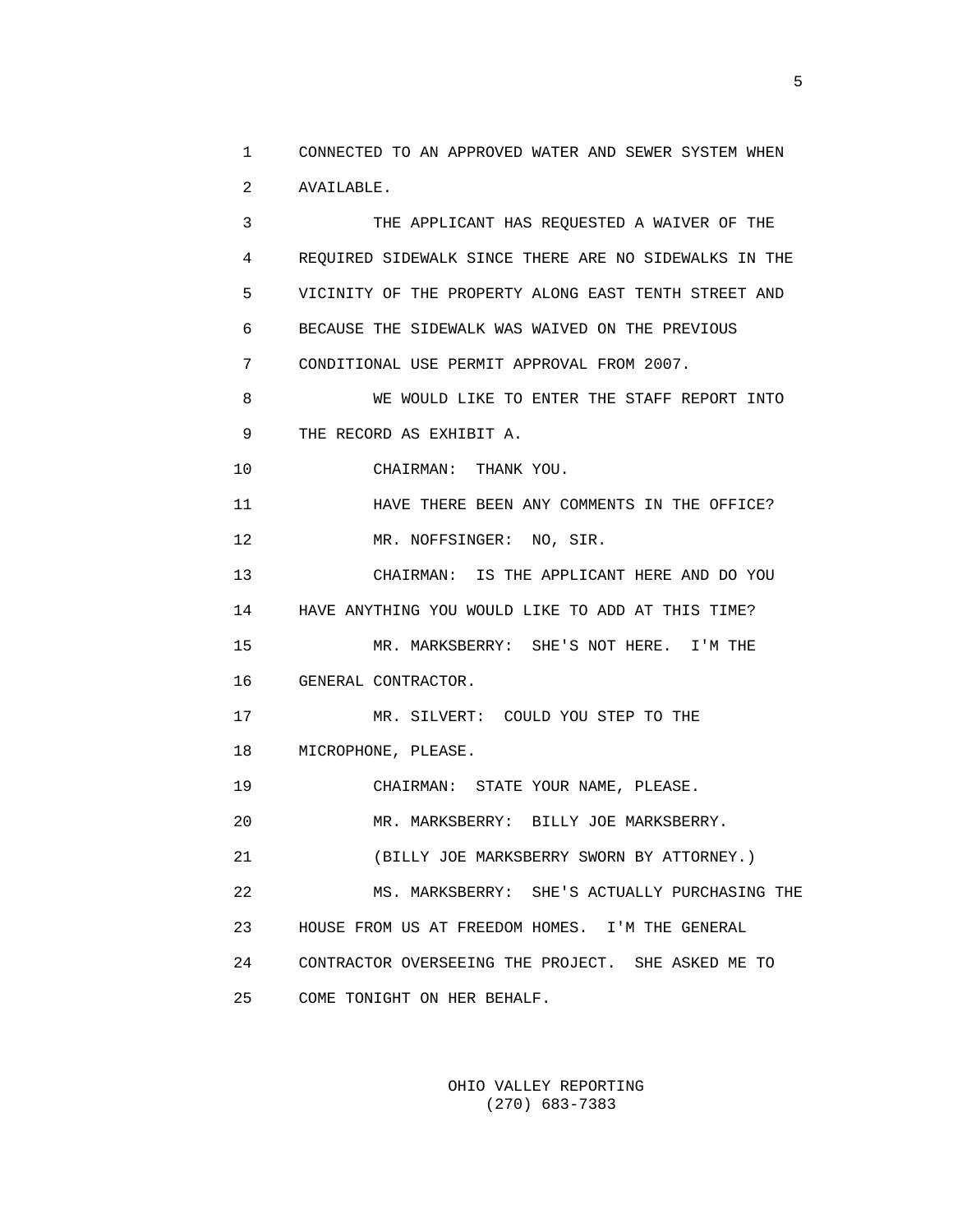1 CHAIRMAN: DO YOU HAVE ANY COMMENTS YOU WANT 2 TO ADD FOR OR AGAINST? 3 MR. MARKSBERRY: NO. BASICALLY SHE COVERED 4 IT. THEY'RE TAKING A 2004 OUT AND REPLACING IT WITH A 5 2013. BLOCK FOUNDATION. SHE'S GETTING MORE SPACE. 6 CHAIRMAN: ANY BOARD MEMBERS HAVE ANY 7 QUESTIONS OF THE APPLICANT AT THIS TIME? 8 MR. DYSINGER: MR. CHAIRMAN, THIS IS FOR THE 9 APPLICANT OR STAFF, EITHER ONE. 10 WHEN THE WAIVER OF THE SIDEWALK REQUIREMENT 11 WAS ORIGINALLY GRANTED, IT WAS FOUND THAT IT WOULD BE 12 APPROPRIATE BECAUSE THERE WEREN'T SIDEWALKS IN THE 13 AREA AT THE TIME. IS THAT STILL APPROPRIATE AND HOLD 14 TRUE? 15 MS. EVANS: YES. THE AERIAL PHOTO DOESN'T 16 SHOW SIDEWALKS IN THE AREA STILL. 17 MR. DYSINGER: THANK YOU, MR. CHAIRMAN. 18 CHAIRMAN: STAFF HAVE ANY COMMENTS? 19 MR. NOFFSINGER: NO, SIR. 20 CHAIRMAN: ANYBODY IN THE AUDIENCE WISHING TO 21 SPEAK FOR OR AGAINST? 22 (NO RESPONSE) 23 CHAIRMAN: HEARING NONE I'LL ENTERTAIN A 24 MOTION TO DISPOSE OF THE ITEM. 25 MS. MASON: MR. CHAIRMAN, I MOVE FOR APPROVAL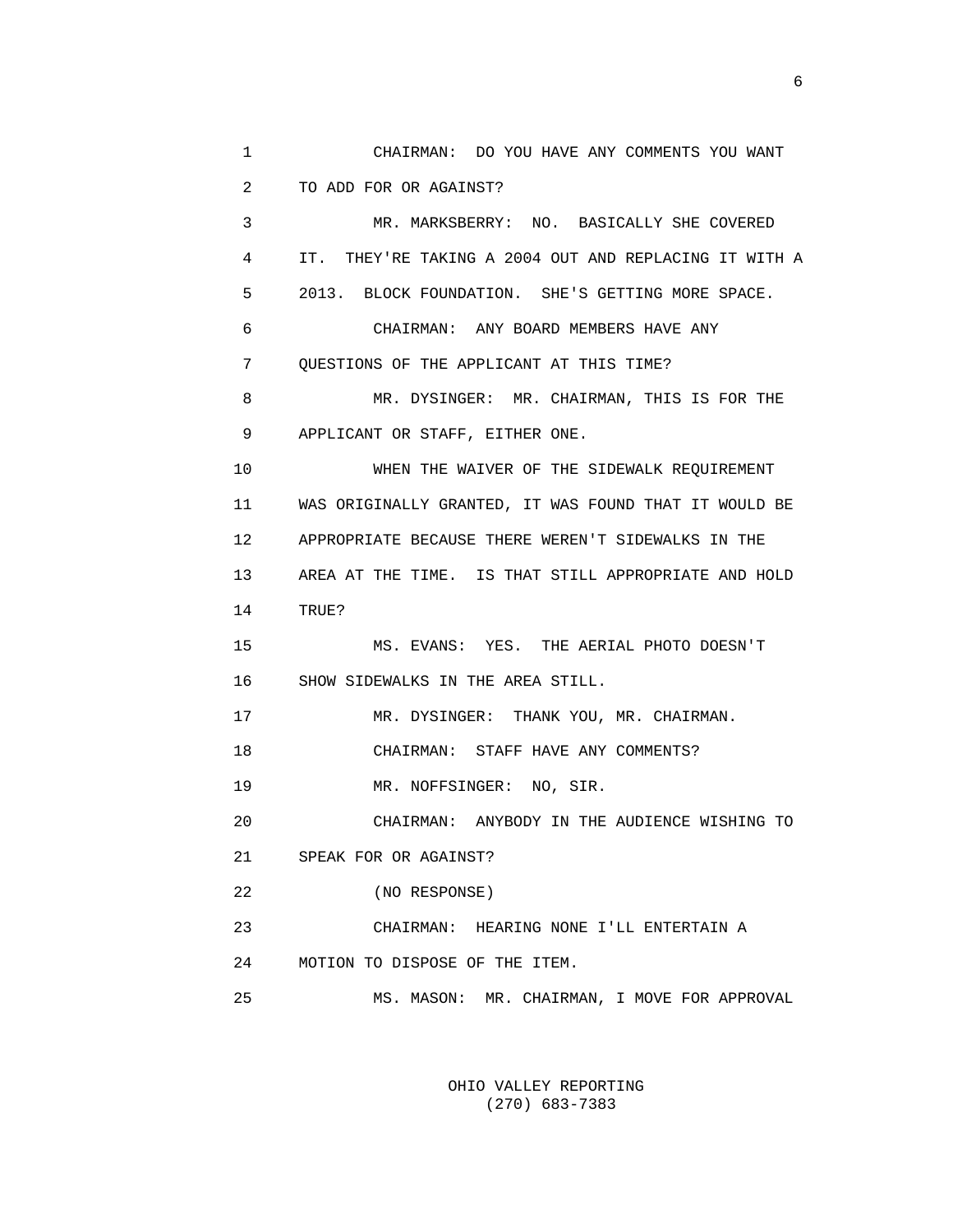| 1              | OF THE CONDITIONAL USE PERMIT BASED ON THE FINDINGS OF |
|----------------|--------------------------------------------------------|
| $\overline{2}$ | FACT THAT IT'S COMPATIBLE WITH THE PREVIOUS            |
| 3              | CONDITIONAL USE PERMIT AS THE APPLICANT IS ASKING TO   |
| 4              | INSTALL A LARGER MANUFACTURED HOME. ALSO, THAT THEY    |
| 5              | MEET THE ZONING ORDINANCE REQUIREMENTS THAT WERE       |
| 6              | MENTIONED EARLIER WITH THE EXCEPTION OF NO SIDEWALKS   |
| 7              | SINCE THERE ARE NO SIDEWALKS IN THE VICINITY OF THE    |
| 8              | PROPERTY AND THE SIDEWALK WAS WAIVED IN THE PREVIOUS   |
| 9              | CONDITIONAL USE PERMIT.                                |
| 10             | MR. PEDLEY: SECOND.                                    |
| 11             | CHAIRMAN: A MOTION HAS BEEN MADE AND A                 |
| 12             | SECOND. ANY OTHER COMMENTS FROM THE BOARD MEMBERS?     |
| 13             | (NO RESPONSE)                                          |
| 14             | CHAIRMAN: STAFF HAVE ANY OTHER?                        |
| 15             | MR. NOFFSINGER: NO, SIR.                               |
| 16             | CHAIRMAN: DO YOU UNDERSTAND ALL OF THE                 |
| 17             | REQUIREMENTS THAT WE PRESENTED?                        |
| 18             | MR. MARKSBERRY: I DO.                                  |
| 19             | CHAIRMAN: ALL IN FAVOR RAISE YOUR RIGHT HAND.          |
| 20             | (ALL BOARD MEMBERS PRESENT RESPONDED AYE.)             |
| 21             | CHAIRMAN: MOTION CARRIES.                              |
| 22             | MR. SILVERT: THIS WILL BE A RELATIVELY SHORT           |
| 23             | MEETING. DO YOU HAVE A MOMENT AFTER THE MEETING, I'D   |
| 24             | LIKE TO SPEAK TO YOU FOR JUST A MOMENT.                |
| 25             | MR. MARKSBERRY:<br>YES.                                |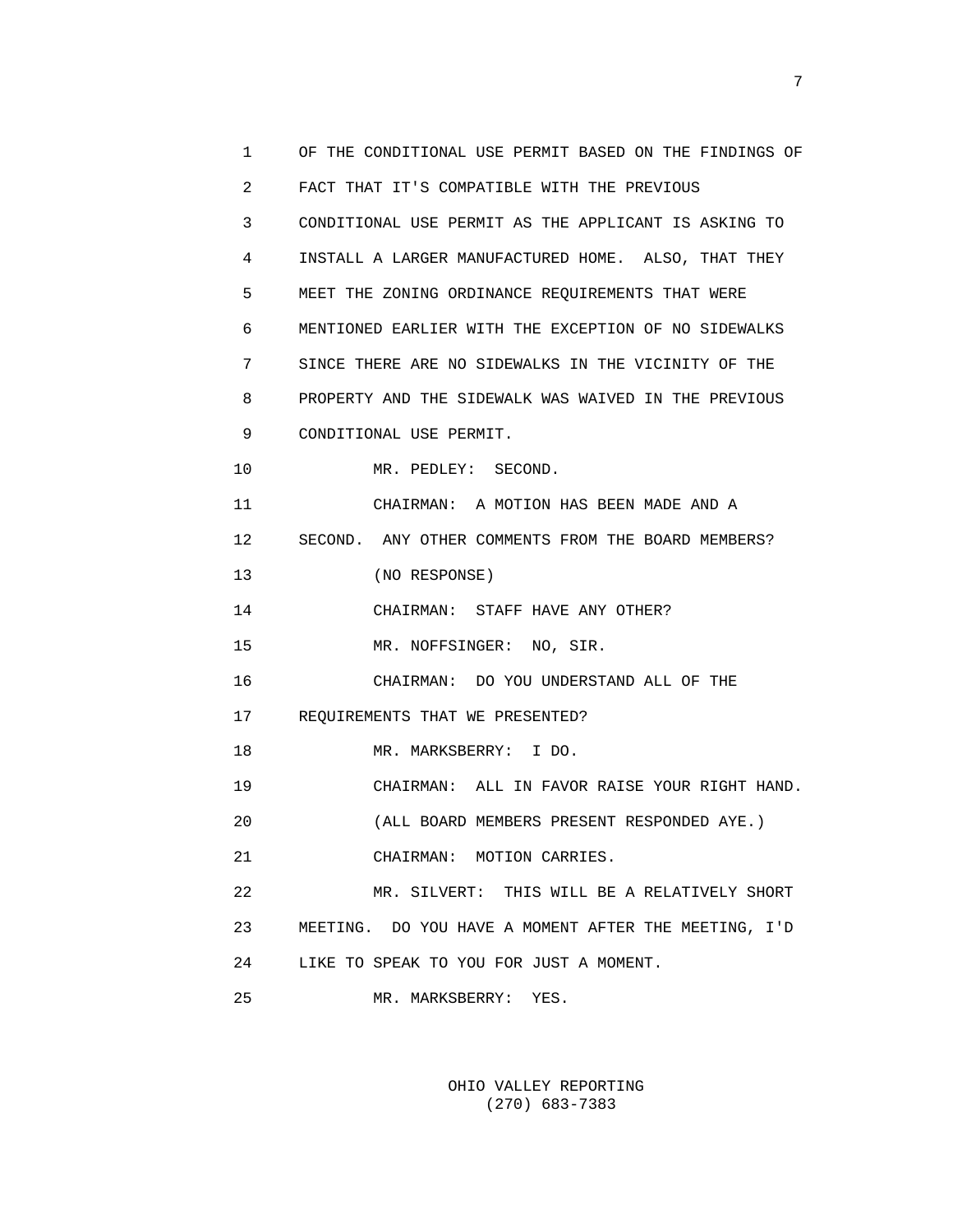1 MR. SILVERT: THANKS. 2 ---------------------------------------------- 3 VARIANCE 4 ITEM 3 5 615 CRABTREE AVENUE, ZONED B-5 CONSIDER A REQUEST FOR A VARIANCE IN ORDER TO REDUCE 6 THE REAR YARD BUILDING SETBACK LINE FROM 20 FEET FROM THE PROPERTY LINE TO 5 FEET FROM THE PROPERTY LINE AND 7 TO REDUCE THE FRONT YARD BUILDING SETBACK LINE FROM 75 FEET FROM THE STREET CENTER LINE TO 52 FEET FROM THE 8 STREET CENTER LINE. REFERENCE: ZONING ORDINANCE, ARTICLE 8, 9 SECTION 8.5.17(C), 8.5.17(E) APPLICANT: JAMES PHILLIP EDGE, SR. 10 11 MS. EVANS: THIS PROPERTY WAS REZONED TO B-5 12 BUSINESS INDUSTRIAL IN THE DECEMBER 2005 OMPC MEETING, 13 AND THERE HAS BEEN A VARIANCE GRANTED FOR ANOTHER 14 STRUCTURE ON THIS PROPERTY AT THE JANUARY 2006 15 MEETING. 16 THE APPLICANT IS NOW WISHING TO REPLACE AN 17 EXISTING NONCONFORMING BUILDING WITH A LARGER 18 BUILDING, BUT IT'S ONLY 30 FEET FROM THE PROPERTY LINE 19 WHICH IS THE SAME LOCATION THAT THE EXISTING STRUCTURE 20 THAT WILL BE TORN DOWN SITS. 21 THE NEW STRUCTURE WOULD SIT NO CLOSER TO THE 22 FRONT PROPERTY LINE THAN THE CURRENT BUILDING ON THE 23 SITE. THE NEW BUILDING STRUCTURE CANNOT BE ENLARGED 24 OR ALTERED IN A WAY WHICH INCREASES ITS NONCONFORMITY 25 WITHOUT A VARIANCE. ALTHOUGH, ANOTHER BUILDING ON THE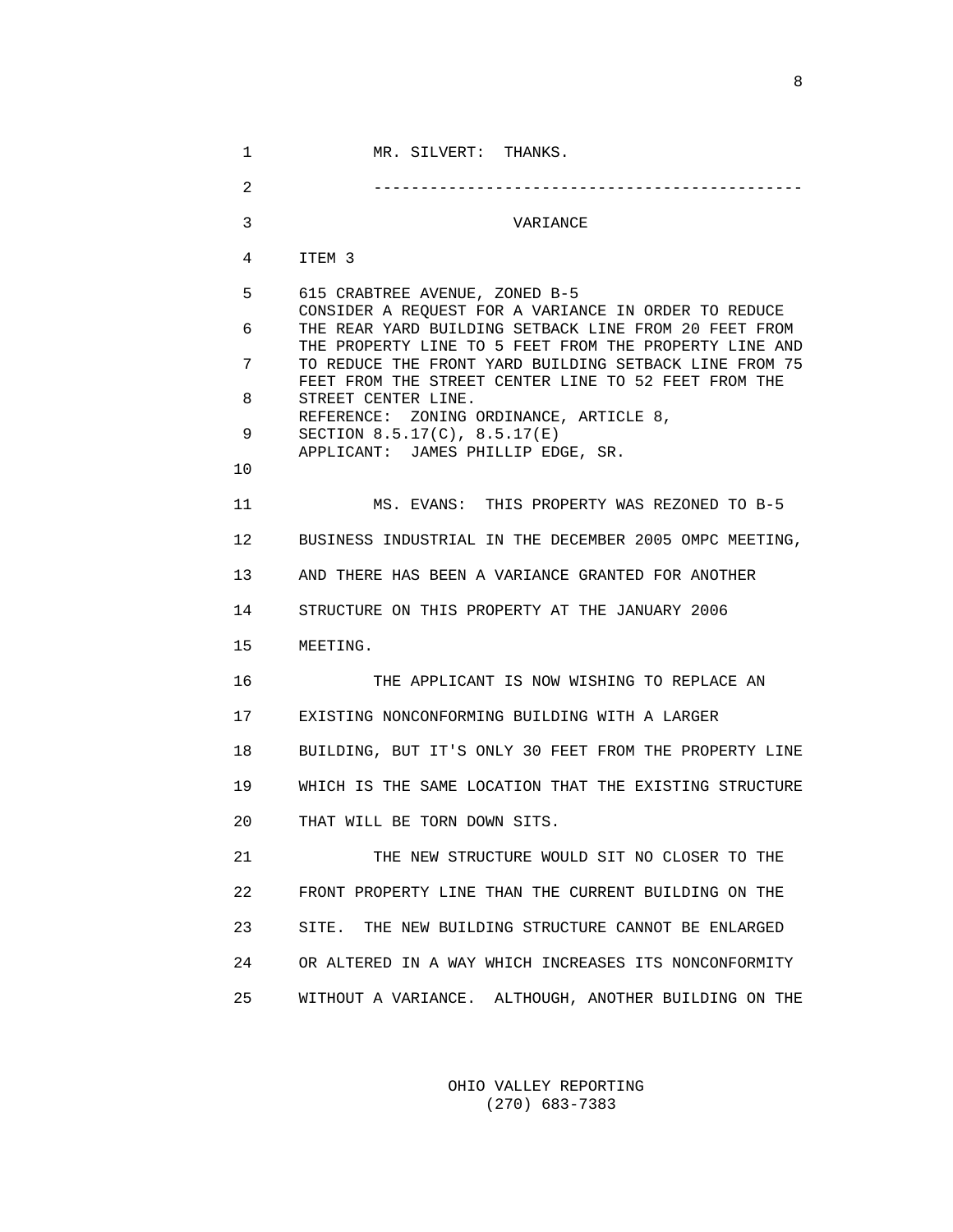1 SITE WAS ABLE TO USE AN AVERAGED BUILDING SETBACK LINE 2 OF 35.2 FEET FROM THE PROPERTY LINE AS PERMITTED IN 3 THE ORDINANCE, THE NEW BUILDING IS PROPOSED TO BE 4 CLOSER THAN THAT AND THEREFORE MUST SEEK A VARIANCE 5 FROM THE PRESCRIBED BUILDING SETBACK LINE OF 75 FEET 6 FROM THE STREET CENTER LINE AND 20 FEET FROM THE REAR 7 PROPERTY LINE WHERE IT ADJOINS RESIDENTIALLY ZONED 8 PROPERTY.

 9 GRANTING THE VARIANCE TO REDUCE THE REAR YARD 10 BUILDING SETBACK LINE FROM 20 FEET FROM THE PROPERTY 11 LINE TO 5 FEET FROM THE PROPERTY LINE:

 12 \* WILL NOT ADVERSELY AFFECT THE PUBLIC HEALTH, 13 SAFETY OR WELFARE BECAUSE THE NEW BUILDING WILL BE IN 14 LINE TO THE REAR WITH OTHER BUILDING CONSTRUCTED ON 15 THE PROPERTY THAT RECEIVED A VARIANCE.

 16 \* IT WILL NOT ALTER THE ESSENTIAL CHARACTER OF 17 THE GENERAL VICINITY BECAUSE BUILDINGS ALREADY 18 ENCROACH INTO REAR SETBACKS IN THIS AREA.

 19 \* IT WILL NOT CAUSE A HAZARD OR A NUISANCE TO 20 THE PUBLIC BECAUSE BUILDINGS ON THIS PROPERTY ARE 21 ALREADY LOCATED CLOSER TO THE PROPERTY LINES THAN 22 PRESCRIBED SETBACKS WOULD TYPICALLY ALLOW AND HAVE YET 23 TO CAUSE A HAZARD OR NUISANCE.

 24 \* IT WILL NOT ALLOW AN UNREASONABLE 25 CIRCUMVENTION OF THE REQUIREMENTS OF THE ZONING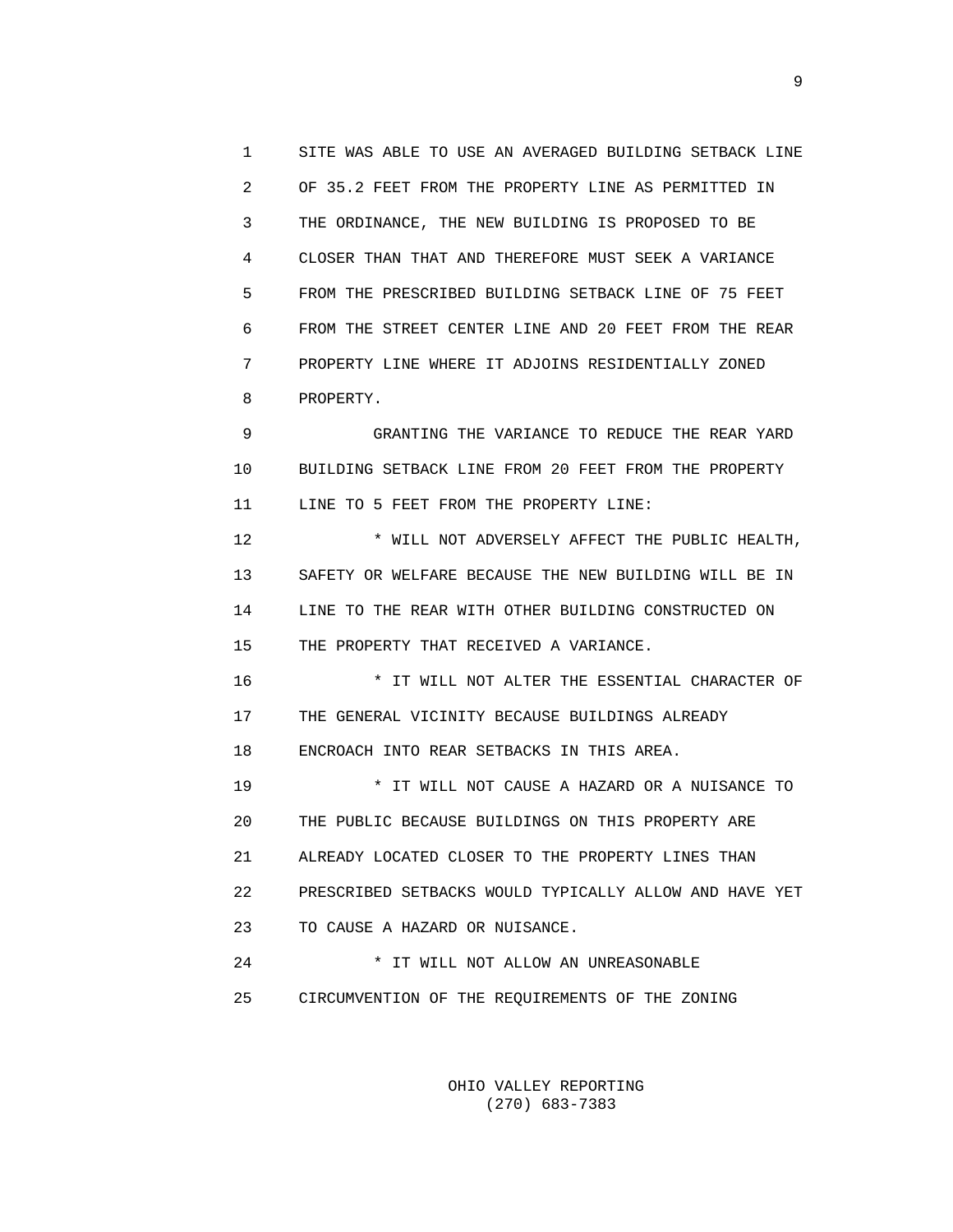1 REGULATIONS BECAUSE A REAR YARD VARIANCE HAS ALREADY 2 BEEN GRANTED FOR ANOTHER STRUCTURE ON THE PROPERTY. 3 STAFF WOULD RECOMMEND APPROVAL OF THE FIRST 4 VARIANCE TO REDUCE THE BUILDING SETBACK LINE FROM 20 5 FEET TO 5 FEET.

 6 GRANTING THE VARIANCE TO REDUCE THE FRONT YARD 7 BUILDING SETBACK LINE FROM 75 FEET FROM THE STREET 8 CENTER LINE TO 52 FEET FROM THE STREET CENTER LINE: 9 \* IT WILL NOT ADVERSELY AFFECT THE PUBLIC 10 HEALTH, SAFETY OR WELFARE BECAUSE THE NEW BUILDING 11 WILL SIT NO CLOSER TO THE ROAD THAN THE EXISTING

12 BUILDING.

 13 \* IT WILL NOT ALTER THE ESSENTIAL CHARACTER OF 14 THE GENERAL VICINITY BECAUSE BUILDINGS ALREADY 15 ENCROACH INTO FRONT SETBACKS IN THIS AREA.

 16 \* IT WILL NOT CAUSE A HAZARD OR A NUISANCE TO 17 THE PUBLIC BECAUSE BUILDINGS ON THIS PROPERTY ARE 18 ALREADY LOCATED CLOSER TO THE PROPERTY LINES THAN THE 19 PRESCRIBED SETBACKS WOULD TYPICALLY ALLOW AND HAVE YET 20 TO CAUSE A HAZARD OR NUISANCE.

 21 \* IT WILL NOT ALLOW AN UNREASONABLE 22 CIRCUMVENTION OF THE REQUIREMENTS OF THE ZONING 23 REGULATIONS BECAUSE THE NEW BUILDING IS REPLACING AN 24 EXISTING BUILDING THAT ALREADY ENCROACHES INTO THE 25 PRESCRIBED AND AVERAGED BUILDING SETBACK LINES ON THE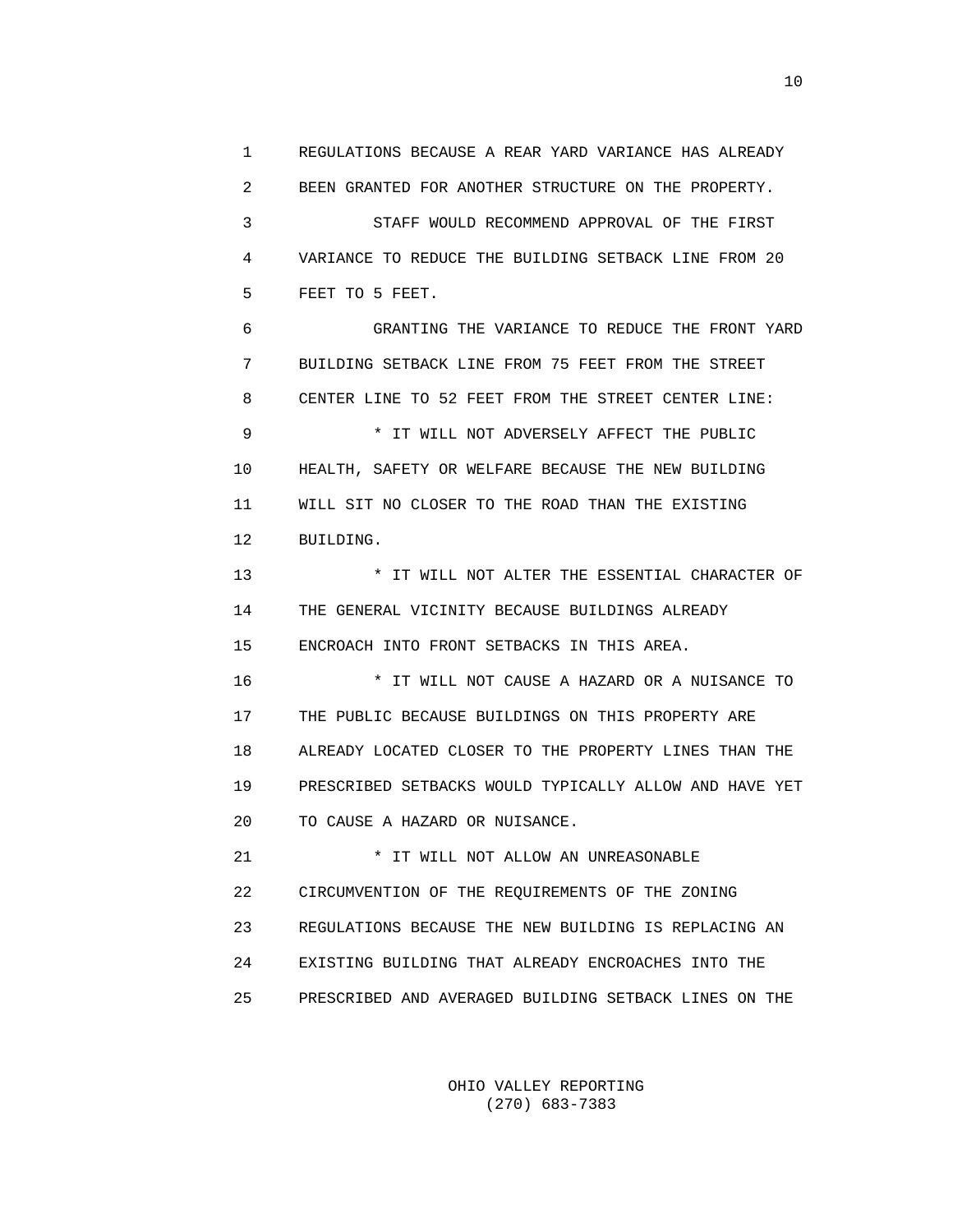1 SITE AND WILL NOT BE CLOSER THAN THE BUILDING IT IS 2 REPLACING. 3 STAFF WOULD RECOMMEND APPROVAL OF THE VARIANCE 4 TO REDUCE THE BUILDING SETBACK LINE FROM 75 FEET FROM 5 THE STREET CENTER LINE TO 52 FEET FROM THE STREET 6 CENTER LINE. 7 WE WOULD LIKE TO ENTER THE STAFF REPORT INTO 8 THE RECORD AS EXHIBIT B. 9 CHAIRMAN: THANK YOU. 10 HAS THERE BEEN ANY COMMENTS FILED WITH THE 11 OFFICE? 12 MR. NOFFSINGER: NO, SIR. 13 CHAIRMAN: IS THE APPLICANT HERE AND DO YOU 14 HAVE ANY COMMENTS YOU WOULD LIKE TO BRING AT THIS 15 TIME? 16 APPLICANT REP: NO. 17 CHAIRMAN: ANY BOARD MEMBER HAVE ANY QUESTIONS 18 OF THE APPLICANT? 19 (NO RESPONSE) 20 CHAIRMAN: HEARING NONE I'LL ENTERTAIN A 21 MOTION TO DISPOSE OF THE ITEM. 22 MR. PEDLEY: MR. CHAIRMAN, I MAKE A MOTION FOR 23 APPROVAL TO GRANT THE VARIANCE BASED ON FINDINGS OF 24 FACT THAT IT IS COMPATIBLE IN THE NEIGHBORHOOD SINCE 25 ALREADY A SETBACK SIMILAR HAS BEEN GRANTED.

> OHIO VALLEY REPORTING (270) 683-7383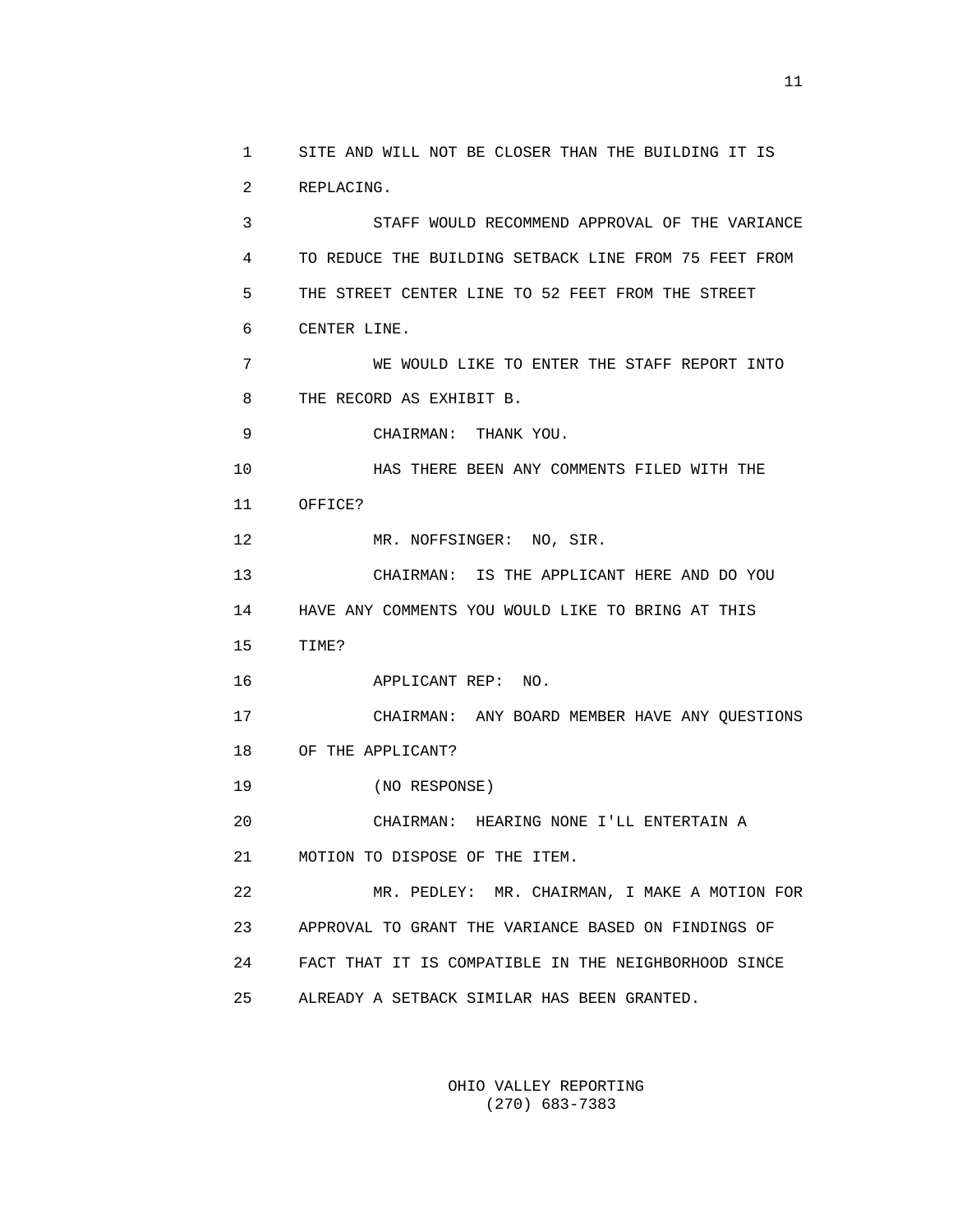| 1            | THE FIRST VARIANCE OF GRANTING THIS VARIANCE                                                                  |
|--------------|---------------------------------------------------------------------------------------------------------------|
| $\mathbf{2}$ | TO THE REAR YARD SETBACK FROM 20 FEET FROM THE                                                                |
| 3            | PROPERTY LINE TO 5 FEET FROM THE PROPERTY LINE AND                                                            |
| 4            | WITH STAFF FINDINGS OF FACT 1 THROUGH 4.                                                                      |
| 5            | THEN APPROVAL OF GRANTING THIS VARIANCE TO                                                                    |
| 6            | REDUCE THE FRONT YARD BUILDING SETBACK LINE FROM 75                                                           |
| 7            | FEET FROM THE STREET CENTER LINE TO 52 FEET FROM THE                                                          |
| 8            | STREET CENTER LINE WITH STAFF FINDINGS OF FACT 1                                                              |
| 9            | THROUGH 4.                                                                                                    |
| 10           | CHAIRMAN: IS THERE A SECOND?                                                                                  |
| 11           | MR. DYSINGER: SECOND.                                                                                         |
| 12           | CHAIRMAN: A MOTION HAS BEEN MADE AND A                                                                        |
| 13           | SECOND. DOES THE STAFF OR BOARD HAVE ANY OTHER                                                                |
| 14           | COMMENTS OR QUESTIONS AT THIS TIME?                                                                           |
| 15           | MR. NOFFSINGER: NO, SIR.                                                                                      |
| 16           | CHAIRMAN: HEARING NONE ALL IN FAVOR RAISE                                                                     |
| 17           | YOUR RIGHT HAND.                                                                                              |
| 18           | (ALL BOARD MEMBERS PRESENT RESPONDED AYE.)                                                                    |
| 19           | CHAIRMAN: MOTION CARRIES.                                                                                     |
| 20           | NEXT ITEM, PLEASE.                                                                                            |
| 21           | ITEM 4                                                                                                        |
| 22           | 4700-4900 BLOCKS, 4821 FREE SILVER ROAD, ZONED EX-1<br>CONSIDER A REQUEST FOR A VARIANCE IN ORDER TO REDUCE   |
| 23           | THE MINIMUM BUFFER FOR COAL MINING ACTIVITIES FROM A<br>NEIGHBORING RESIDENTIALLY DEVELOPED PROPERTY FROM 300 |
| 24           | FEET TO 100 FEET FROM THE RESIDENCE AT 4840 FREE                                                              |

SILVER ROAD AND FROM 300 FEET TO 200 FEET FROM THE 25 RESIDENCE AT 4920 FREE SILVER ROAD. 25 RESIDENCE AT 4920 FREE SILVER ROAD. REFERENCE: ZONING ORDINANCE, ARTICLE 12,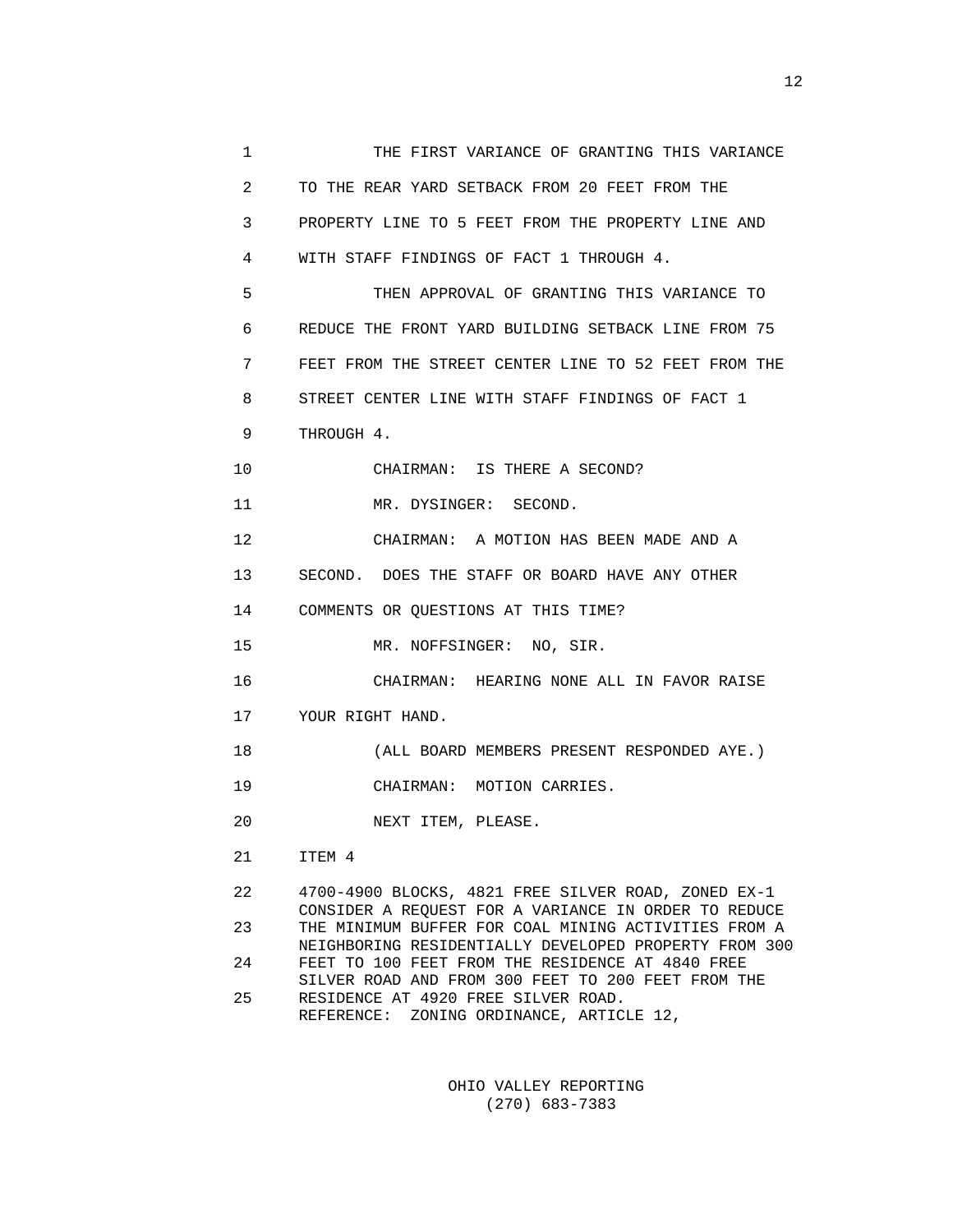1 SECTION 12A.52 APPLICANT: WESTERN KENTUCKY MINERALS, INC.

2

 3 MS. EVANS: THE APPLICANT DOES HAVE A SIGNED 4 WAIVER FROM EACH OF THE PROPERTY OWNERS GRANTING THEM 5 PERMISSION TO MINE WITHIN 100 AND 200 FEET 6 RESPECTIVELY. THESE WAIVERS HAVE BEEN SUBMITTED TO 7 THE DEPARTMENT OF MINING RECLAMATION AND ENFORCEMENT. 8 ACCORDING TO THE APPLICANT, IT IS NECESSARY TO 9 MINE CLOSER TO THE ALLOWED 300 FEET TO MAXIMIZE THE 10 COAL RECOVERY FOR THE APPLICANT AND THE PROPERTY 11 OWNERS. 12 GRANTING THIS VARIANCE: 13 **\* IT WILL NOT ADVERSELY AFFECT THE PUBLIC**  14 HEALTH, SAFETY OR WELFARE BECAUSE ACCORDING TO THE 15 APPLICANT, MINING ACTIVITIES REGULARLY TAKE PLACE 16 WITHIN 100 FEET OF STRUCTURES WITHOUT CAUSING HARM OR 17 SAFETY CONCERNS. 18 \* IT WILL NOT ALTER THE ESSENTIAL CHARACTER OF 19 THE GENERAL VICINITY BECAUSE COAL MINING ACTIVITIES 20 ARE ALREADY TAKING PLACE IN THIS AREA. 21 \* IT WILL NOT ALLOW AN UNREASONABLE 22 CIRCUMVENTION OF THE REQUIREMENTS OF THE ZONING 23 REGULATIONS BECAUSE THE PROPERTY OWNERS HAVE SIGNED 24 WAIVERS GRANTING THE APPLICANT PERMISSION TO COME

> OHIO VALLEY REPORTING (270) 683-7383

25 CLOSER TO THE STRUCTURES LOCATED ON THEIR PROPERTIES.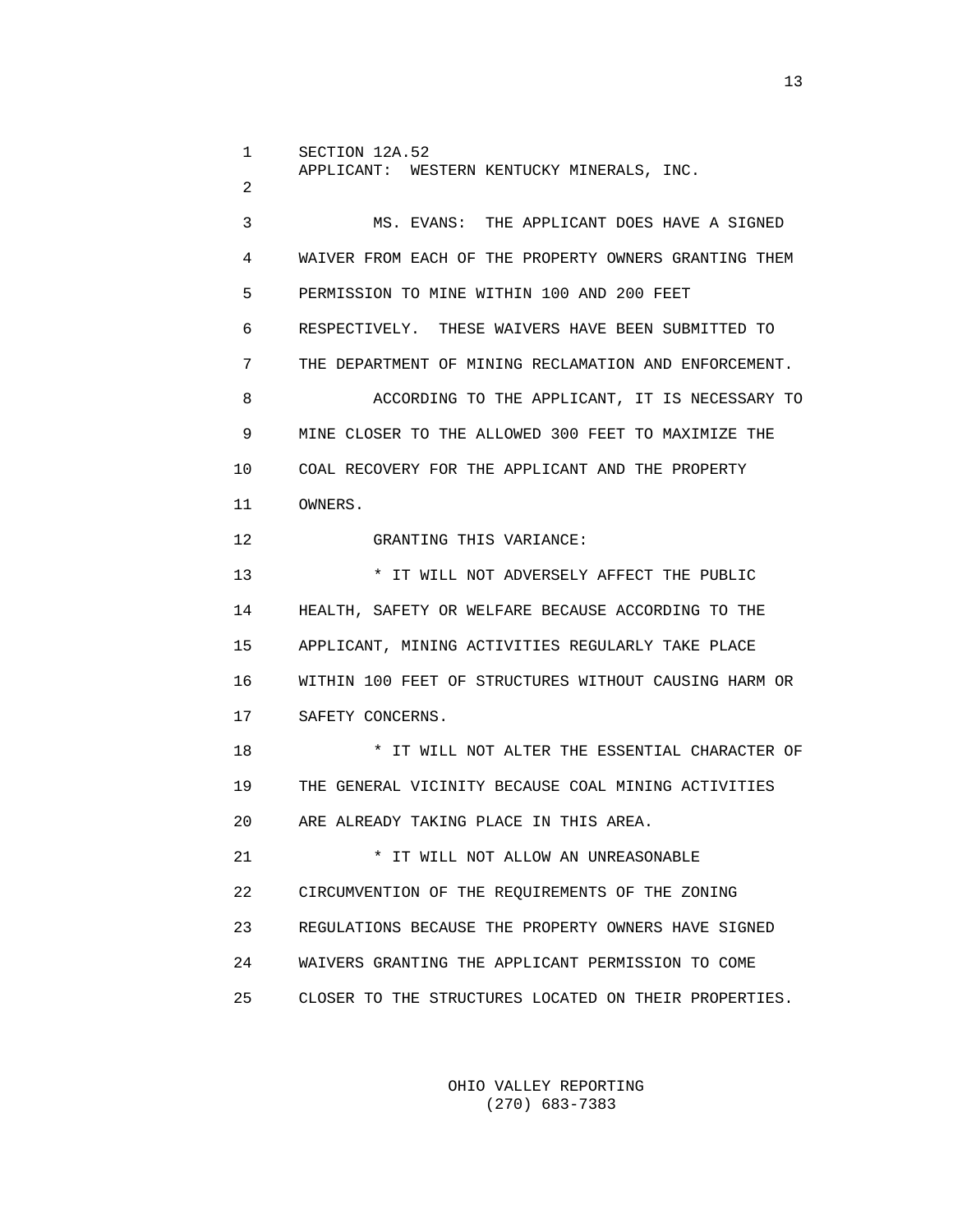1 STAFF WOULD RECOMMEND APPROVAL. 2 WE WOULD LIKE TO ENTER THE STAFF REPORT INTO 3 THE RECORD AS EXHIBIT C. 4 CHAIRMAN: HAVE WE HAD ANY COMMENTS IN THE 5 OFFICE FOR OR AGAINST? 6 MR. NOFFSINGER: NO, SIR. 7 CHAIRMAN: THE APPLICANT IS HERE AND DO YOU 8 HAVE ANY COMMENTS YOU WANT TO BRING AT THIS TIME? 9 MR. WRIGHT: NO. 10 CHAIRMAN: ANY BOARD MEMBERS HAVE ANY 11 QUESTIONS OF THE APPLICANT? 12 MR. PEDLEY: YES, I DO. 13 IS THE HOMEOWNER IN AGREEMENT TO -- WOULD YOU 14 STEP UP TO THE MIKE, PLEASE? 15 CHAIRMAN: STATE YOUR NAME, PLEASE. 16 MR. WRIGHT: TIMOTHY WRIGHT. 17 (TIMOTHY WRIGHT SWORN BY ATTORNEY.) 18 MR. PEDLEY: IS THE HOMEOWNER IN AGREEMENT OF 19 YOU MINING WITHIN 100 FEET OF HIS HOME? 20 MR. WRIGHT: YES. WE HAVE SIGNED WAIVERS FROM 21 EACH OF THE HOMEOWNERS TO COME WITHIN 100 FEET. 22 MR. PEDLEY: THE STATE AND COUNTY IS OKAY WITH 23 YOUR VARIANCE ON 300 FEET -- YOU'RE MINING 100 FEET 24 FROM THE HOME. THE APPLICANTS HAVE SIGNED WAIVERS 25 FROM EACH PROPERTY OWNER SIGNING PERMISSION, AND ALSO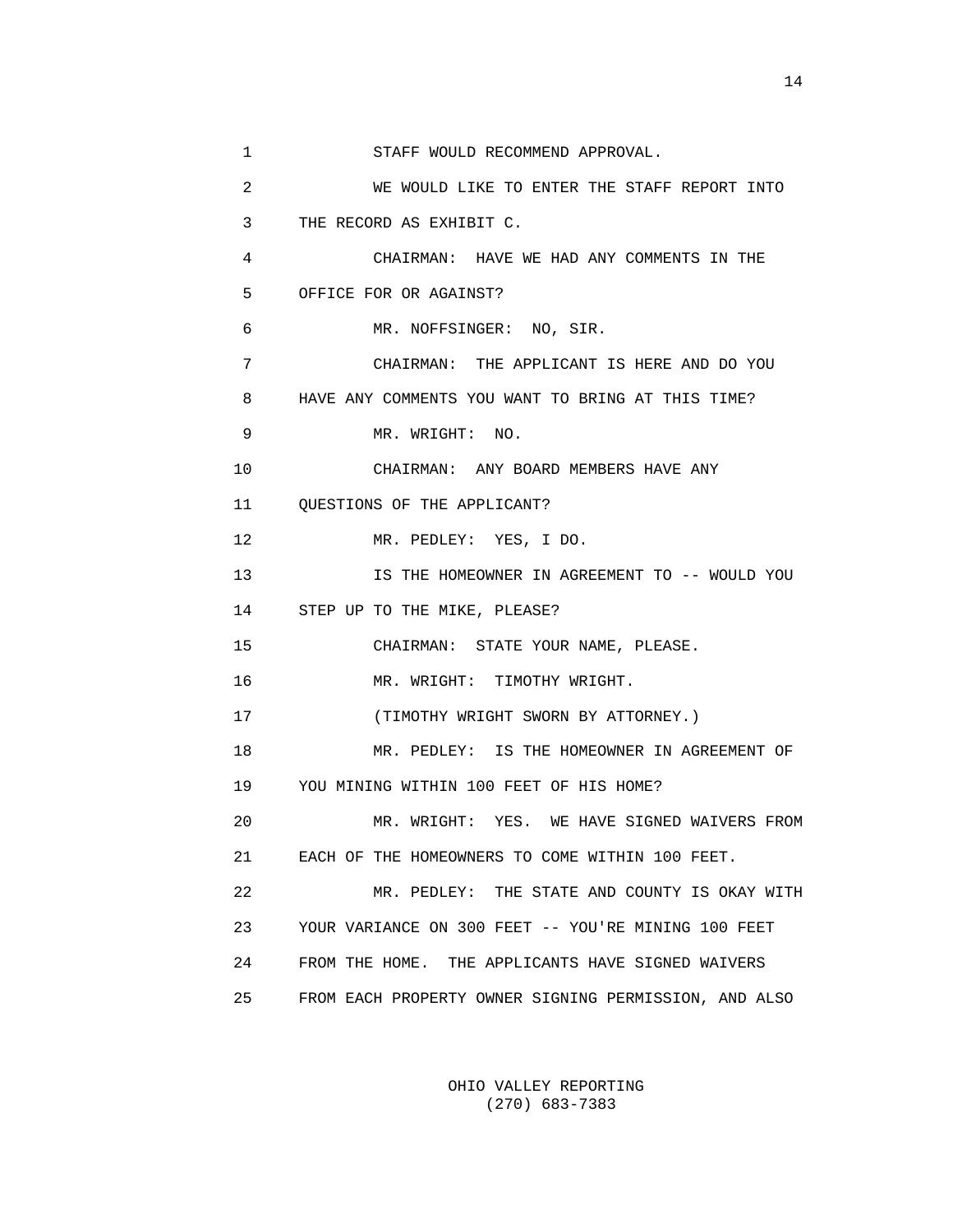1 THE STATE AND COUNTY IS OKAY WITH THE VARIANCE? 2 MR. WRIGHT: THE COUNTY IS OKAY WITH MINING UP 3 TO THE RIGHT-OF-WAY OF FREE SILVER ROAD. 4 MR. PEDLEY: THEY HAVE APPROVED THAT? 5 MR. WRIGHT: YES. 6 MR. PEDLEY: THAT'S THE ONLY QUESTION. I JUST 7 WANTED TO MAKE SURE THAT'S BEEN APPROVED BY THE 8 HOMEOWNERS. 9 MR. WRIGHT: YES. 10 MR. PEDLEY: THANK YOU. 11 CHAIRMAN: ANY OTHER BOARD MEMBERS HAVE ANY 12 QUESTIONS? 13 (NO RESPONSE) 14 CHAIRMAN: STAFF HAVE ANY OTHER COMMENTS? 15 MR. NOFFSINGER: NO. 16 CHAIRMAN: IS THERE ANYONE IN THE AUDIENCE FOR 17 OR AGAINST THE ITEM? 18 (NO RESPONSE) 19 CHAIRMAN: HEARING NONE ENTERTAIN A MOTION TO 20 DISPOSE OF THE ITEM. 21 MR. PEDLEY: MR. CHAIRMAN, I MAKE A MOTION FOR 22 APPROVAL BASED ON FINDINGS THAT THE STATE AND COUNTY 23 HAS APPROVED THE SETBACK ON THE ROAD AND THE 24 HOMEOWNERS HAS APPROVED THE SETBACK WITH THE FINDINGS 25 OF FACT STATED BY THE STAFF THAT IT WILL NOT ADVERSELY

> OHIO VALLEY REPORTING (270) 683-7383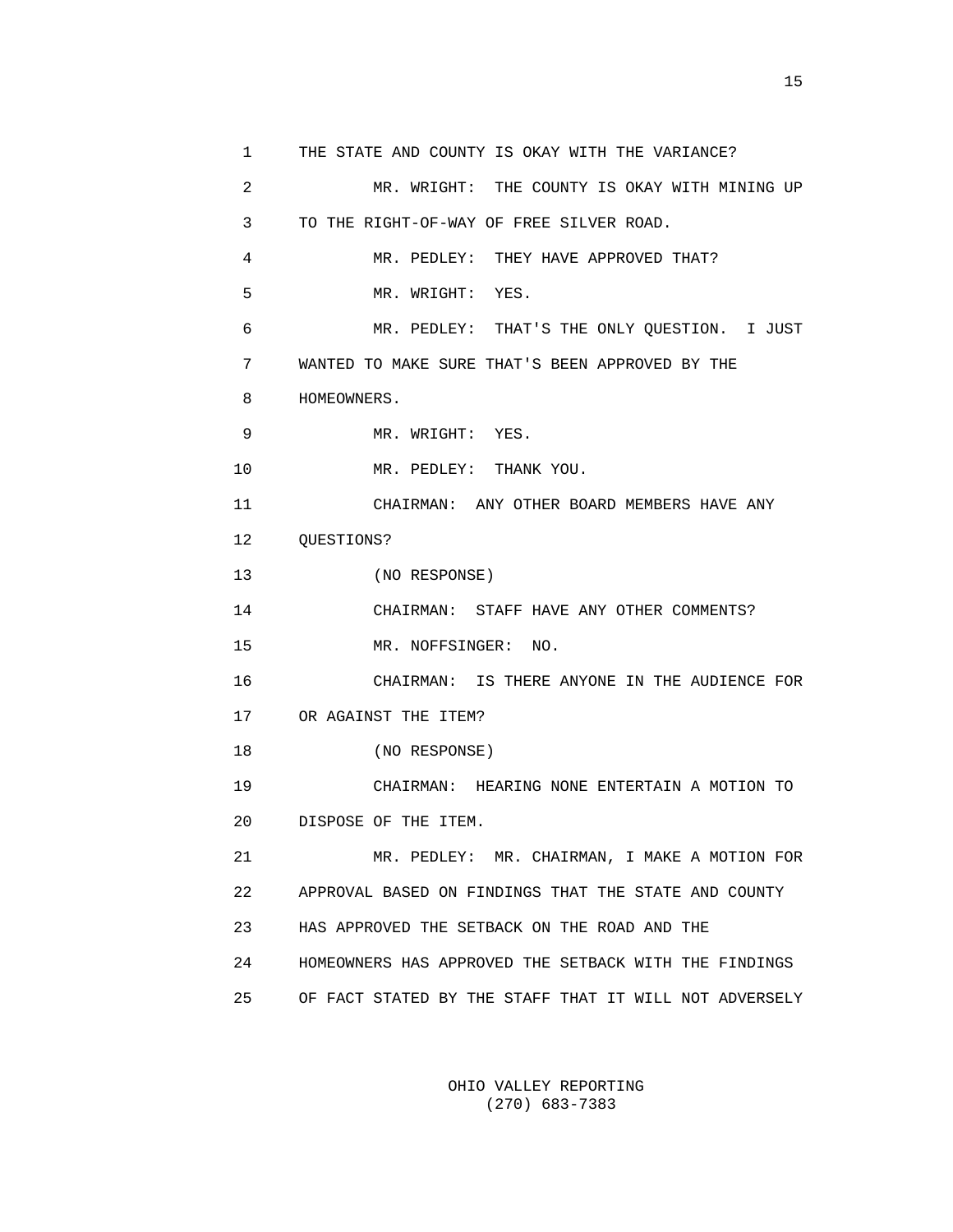1 AFFECT THE PUBLIC HEALTH, SAFETY OR WELFARE BECAUSE 2 ACCORDING TO THE APPLICANT, MINING ACTIVITIES 3 REGULARLY TAKE PLACE WITHIN 100 FEET OF STRUCTURES 4 WITHOUT CAUSING HARM OR SAFETY CONCERNS; IT WILL NOT 5 ALTER THE ESSENTIAL CHARACTER OF THE GENERAL VICINITY 6 BECAUSE COAL MINING ACTIVITIES ARE ALREADY TAKING 7 PLACE IN THIS AREA; IT WILL NOT CAUSE A HAZARD OR A 8 NUISANCE TO THE PUBLIC BECAUSE PROPERTY OWNERS OF THE 9 RESIDENCES IN QUESTIONS HAVE SIGNED A WAIVER GRANTING 10 THE APPLICANT TO COME CLOSER TO THEIR STRUCTURES; IT 11 WILL NOT ALLOW AN UNREASONABLE CIRCUMVENTION OF THE 12 REQUIREMENTS OF THE ZONING REGULATIONS BECAUSE THE 13 PROPERTY OWNERS HAVE SIGNED WAIVERS GRANTING THE 14 APPLICANT PERMISSION TO COME CLOSER TO THE STRUCTURES 15 LOCATED ON THEIR PROPERTIES. THERE ARE NO CONDITIONS 16 APPLIED TO THAT. 17 CHAIRMAN: IS THERE A SECOND? 18 MR. DYSINGER: SECOND. 19 CHAIRMAN: A MOTION HAS BEEN MADE AND A 20 SECOND. ANY OTHER QUESTIONS OR COMMENTS FROM THE 21 BOARD OR THE STAFF? 22 (NO RESPONSE) 23 CHAIRMAN: HEARING NONE ALL IN FAVOR RAISE 24 YOUR RIGHT HAND. 25 (ALL BOARD MEMBERS PRESENT RESPONDED AYE.)

> OHIO VALLEY REPORTING (270) 683-7383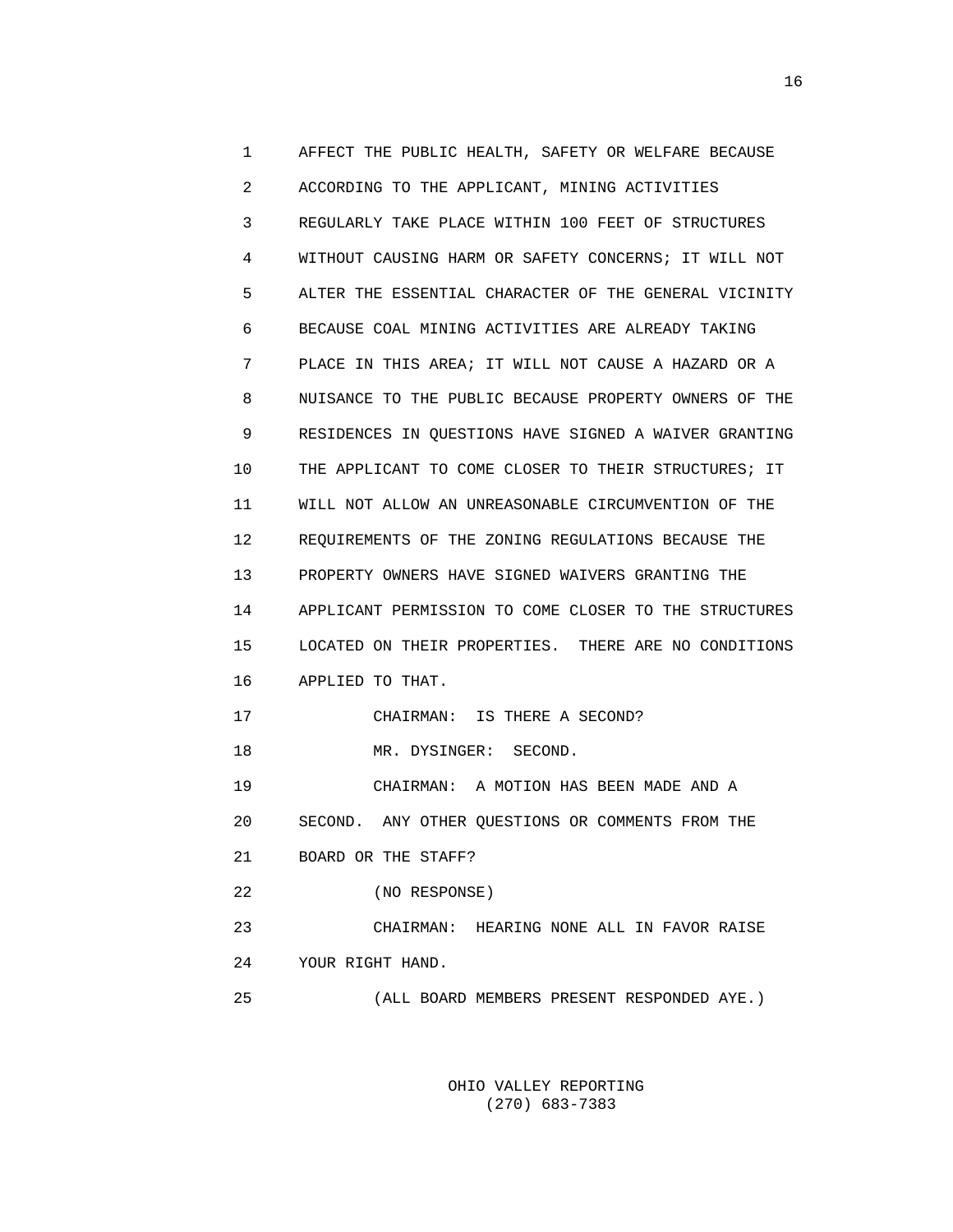| $\mathbf 1$    | CHAIRMAN: MOTION CARRIES.                     |
|----------------|-----------------------------------------------|
| $\overline{a}$ | ONE FINAL MOTION.                             |
| $\mathfrak{Z}$ | MR. DYSINGER: MOVE TO ADJOURN.                |
| $\overline{4}$ | MS. MASON: SECOND.                            |
| 5              | CHAIRMAN: ALL IN FAVOR RAISE YOUR RIGHT HAND. |
| 6              | (ALL BOARD MEMBERS PRESENT RESPONDED AYE.)    |
| $\overline{7}$ | CHAIRMAN: WE ARE ADJOURNED.                   |
| 8              |                                               |
| 9              |                                               |
| $10$           |                                               |
| 11             |                                               |
| 12             |                                               |
| 13             |                                               |
| 14             |                                               |
| 15             |                                               |
| 16             |                                               |
| 17             |                                               |
| 18             |                                               |
| 19             |                                               |
| $20$           |                                               |
| 21             |                                               |
| 22             |                                               |
| 23             |                                               |
| 24             |                                               |
| 25             |                                               |